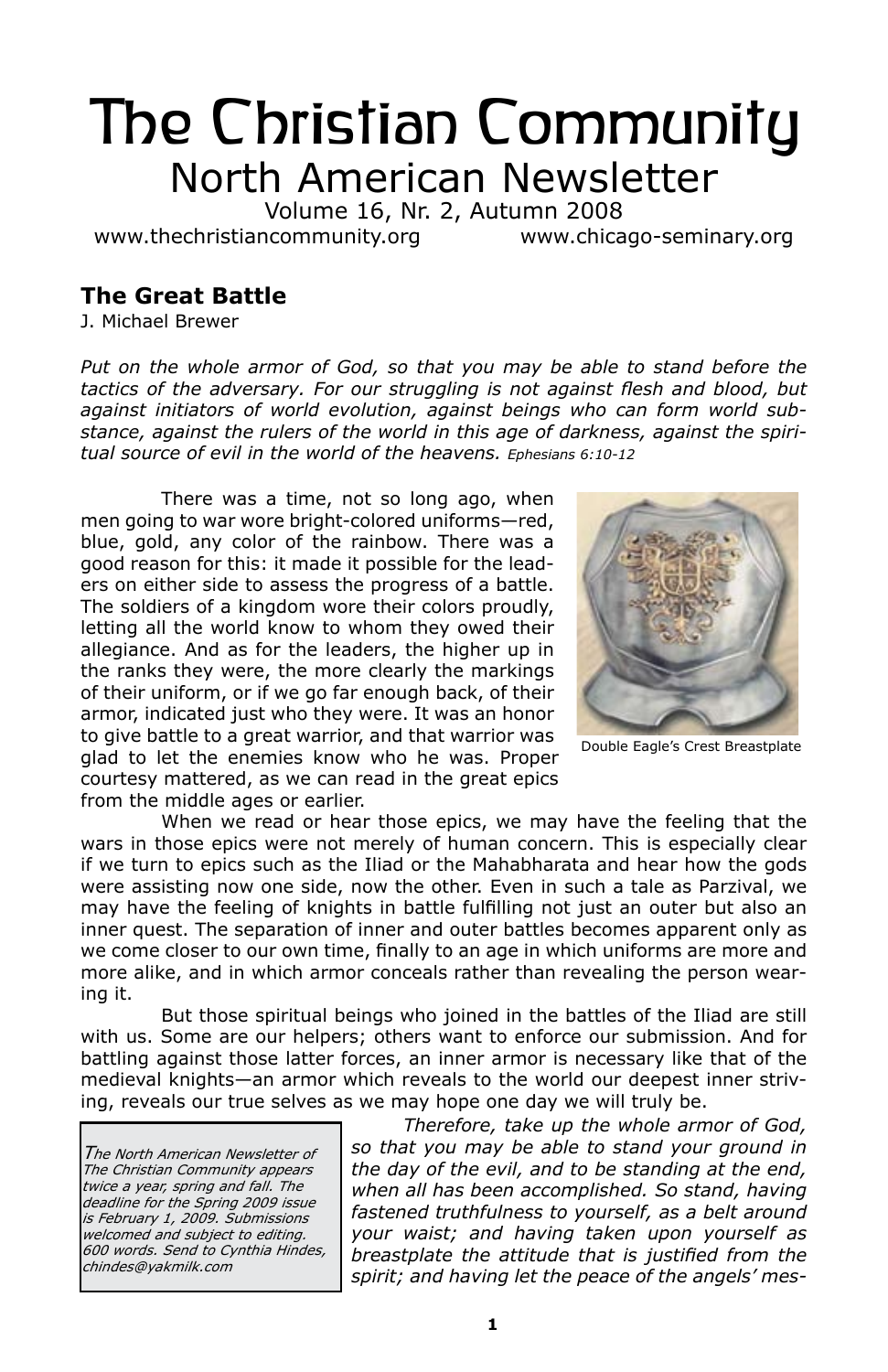*sage stream into your path through life so that it remains pressed into the earth as the print of your shoes; and surround all these with the certainty of a heart that can behold the truth of the spirit, which as shield will extinguish all the flaming darts of the evil one; and let the deed of salvation so permeate your thinking that it may protect you as a helmet; and take up the sword of the spirit, which is the word of God that you speak. Ephesians 6:13-17*

# **The Beginning of the True Michaelic Age**

Jim Hindes

Although Michaelmas is still weeks away, we can perhaps already now begin to feel the energy of autumn, the increased desire to work and face the challenges of the future months. On the earthly plane, those challenges include the rapidly increasing cost of energy. This last summer has seen the beginning of the crisis sometimes referred to as "peak oil." Our comfortable way of life, our modern civilization, is based on the use of cheap electricity and gasoline, freely available and at a relatively low cost.

However, the earth has only a limited amount of oil. It is true that technology will improve the efficiency of all our machines; we will increasingly harness sun, wind and water for our energy needs. But the future will be very, very different from the past seventy years. For nothing can replace the wealth made available to us by oil. Mankind is a bit like the prodigal son who had to use up his inheritance before he could wake up.

The time during which mankind discovered and developed the globe, the age that stood under the guidance of the archangel Gabriel, has ended. Like a great stone that keeps on rolling because of its momentum, the Gabrielic age, however, with its embrace of the physical, material world, has continued to roll into the age of Michael. The earthly power provided by the energy of oil has made this possible. But now the true age of Michael must begin.

The greatest form of Michaelic courage is the strength to look at oneself and one's own selfishness; it is the courage to limit oneself for the sake of others. Now that the age of shortages and limitations has begun, we are all called upon to look at ourselves in this Michaelic way. Reports from the concentration camps of World War II have taught us that an individual's true moral condition is revealed especially during times when the community experiences extreme deprivation. During such times, opportunities are given to us morally to develop and to evolve in our humanity to a degree undreamt of in everyday life.

It would appear that the angels have decided that the time has come now and increasingly into the future, for us to be given such opportunities. And it is the archangel Michael whose own strength is made available to us in this age. We will need his help to face the future with courage and the confidence that we will be able to love others enough to overcome ourselves

### **Fall 2008 Open Courses at the Chicago Seminary**

These courses make great retreats.

### Sept. 29 to Oct. 3, 2008 **Threefold Patterns in Human Anatomy and Physiology** Dr. Ronald Milito

We will explore to what extent Rudolf

Steiner's concept of the threefold human body is applicable to human anatomy and physiology. Ronald Milito holds a D. Ed. in Biophysics, studied human anatomy at the University of Pittsburgh Medical School, and has taught this subject in college.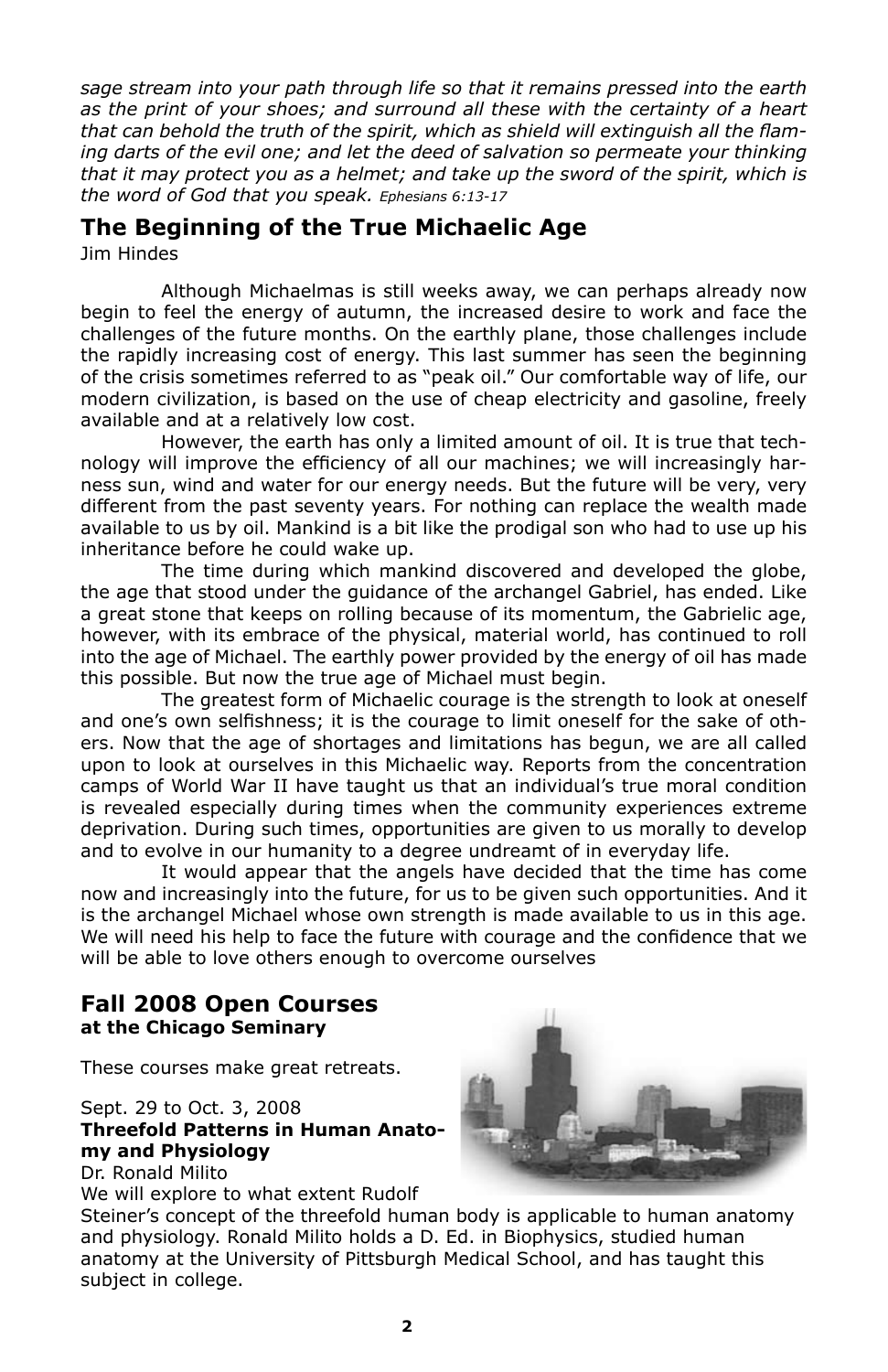### Oct. 6-10 **Color Week at the Seminary**

Carolyn Arnett, Daniel Hafner

How color comes about: Observation of phenomena (prismatic effects, colored shadows, etc.). Watercolor painting out of the dynamic qualities of the different colors, striving for balance.

Oct. 13 - 17 **Christology** Rev. Erk Ludwig, New York

Saturday, Oct. 18 – Monday, Oct. 20 **Befriending Death in Life** P. Skaller, Hillsdale, NY, R. Dancey, G. Wielki A three-day Conference on the Practical-Life-Soul-Spiritual Dimensions of Death

Friday, Oct. 24 – Wednesday, Oct. 29

**In Conversation with the Angel –**

**Christ's Working in the Biography**

Rev. Reinhard Rumpf, Germany

Rhythms in our biography. Life as teacher. Pre-earthly resolves. Impulses for the shaping of our individual destinies in relationship with humanity. The journey after death and before birth. The role of Karma.

### Nov. 3 – 7

### **Temptation - The Fall - Redemption**

A Journey of Human Evolution Rev. Gisela Wielki

### Nov. 17-21

### **The Threefold Social Order, the History, the Idea, the Opponents, the Future Reality**

Dr. Stephen Usher

The remarkable history of Steiner's attempt to threefold the social order of Central Europe at the end of the First World War. Why it failed, and the nature of the opposition. The Fundamental Social Law. The Law of True Price. And how all these concepts apply to current events.

### Dec. 1-5

### **The Intervals of the Musical Scale**

Presentations: Daniel Hafner

Eurythmy: Alla Bikchurina

Through listening, singing, and eurythmy, we shall immerse in the logos that generates the organism of the musical scale. Brief excerpts from the great composers will be performed!

### Dec. 8-12

### **The Mystery and Mission of Wonder**

Rev. Richard Dancey

### Costs and Contact Information

The cost for the week-long retreats (including tuition, room, kitchen use, and breakfast, 5 days) is \$350. If you are interested, please go to www.seminarychicago.org, fill out the signup form and send it to the address below. For more information, please contact: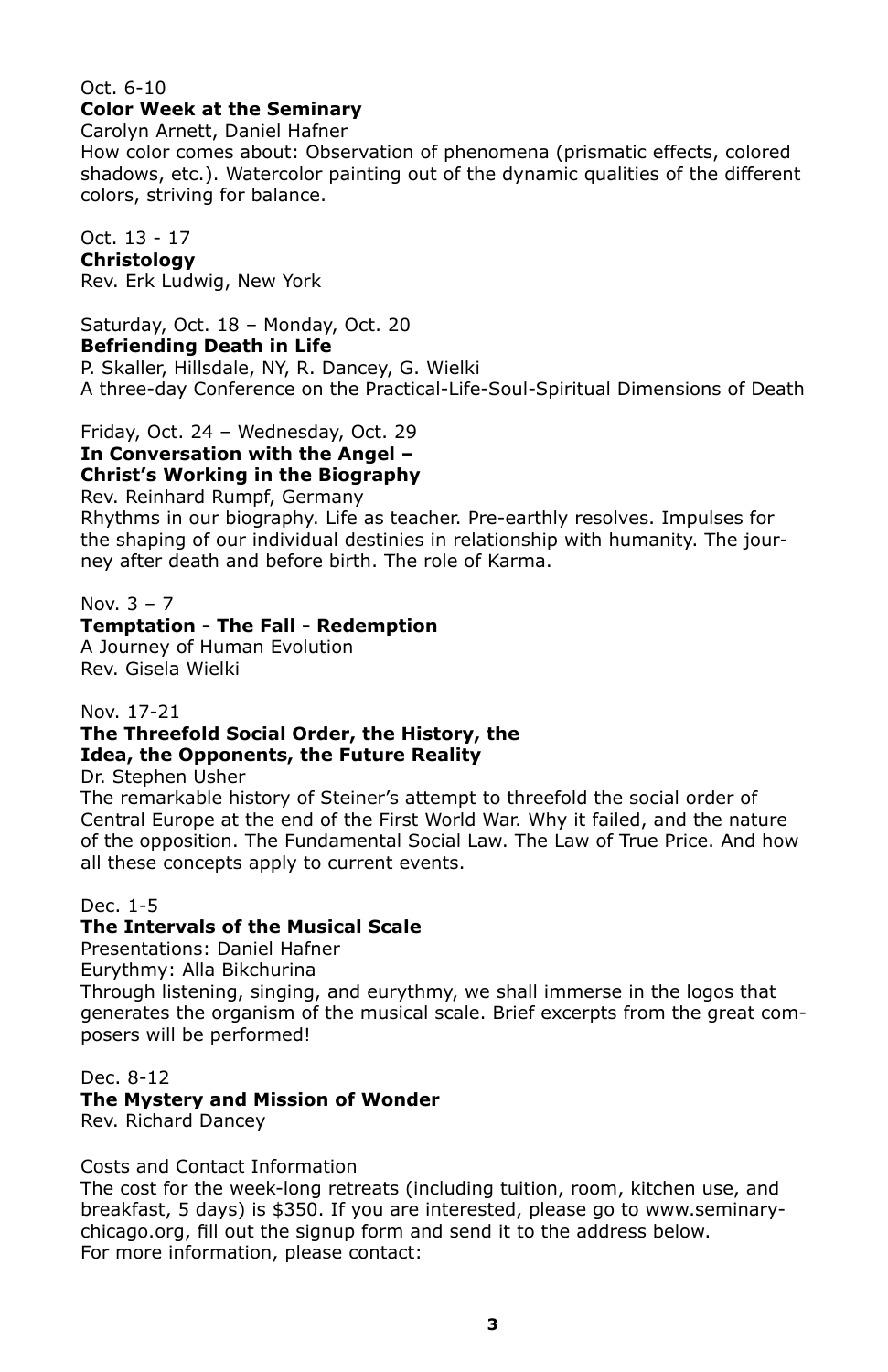Rev. Gisela Wielki P.O. BOX 25603 Chicago, IL 60625 Tel./Fax 773-472-7041 info@seminary-chicago.org, www.seminary-chicago.org

### **Christ and the Earth A 2nd Christian Community Conference**

Friday October 10, 7 p.m. – Sunday noon Oct. 12, 2008 Viroqua, Wisconsin

Many people experience the sacredness of the earth. To identify the essence of this experience is a further step. It lets us connect consciously, and thus more deeply, with the being of the earth.

Many earth-centered individuals feel - and often not without reason - that Christianity is problematic. But Christ's in-



stirring biodynamic preparations

carnation and sacrifice on Golgotha was a deed to reinvigorate and heal the earth (as well as humanity). Here in the heartlands of the Midwest, in an area rich in organic and biodynamic farming initiatives, many individuals are committed to creating a new and deeper relationship to the earth, feeling a reverence for the natural world and sensing that the earth is, indeed, a living being.

The Christian Community (Viroqua) is very pleased to welcome back Daniel Hafner, a priest of The Christian Community, for a second conference on this theme: When we began this work a year ago, we found that the earth is evolving as the body of a highest creative divine being. Gradually we ventured to name this being, in a new understanding, the Christ. This year we shall continue, with special attention to how the sun-earth-being works in processes that play out over time.

Artistic work (eurythmy, singing) and a nature walk on a local biodynamic farm will help to deepen our experience of this theme.

We wish to make this conference accessible to all who wish to attend. We are suggesting a donation of \$60 for those attending the full conference. We plan a simple catered meal on the Saturday evening at a cost of \$6. We have a number of local families that are opening their homes to conference participants. We also have a list of local motels/B&Bs.

Viroqua is situated in SW Wisconsin, one hour south of La Crosse and about four hours west of Chicago.

For more information and registration forms, please see our web site: www.ccviroqua.org, or contact Paul Newton, (608) 637-8031; paulnewton@ frontiernet.net Conference Registrar: Sarah Kamin, (608) 637-6826

To contact Daniel Hafner: dhafner1964@hotmail.com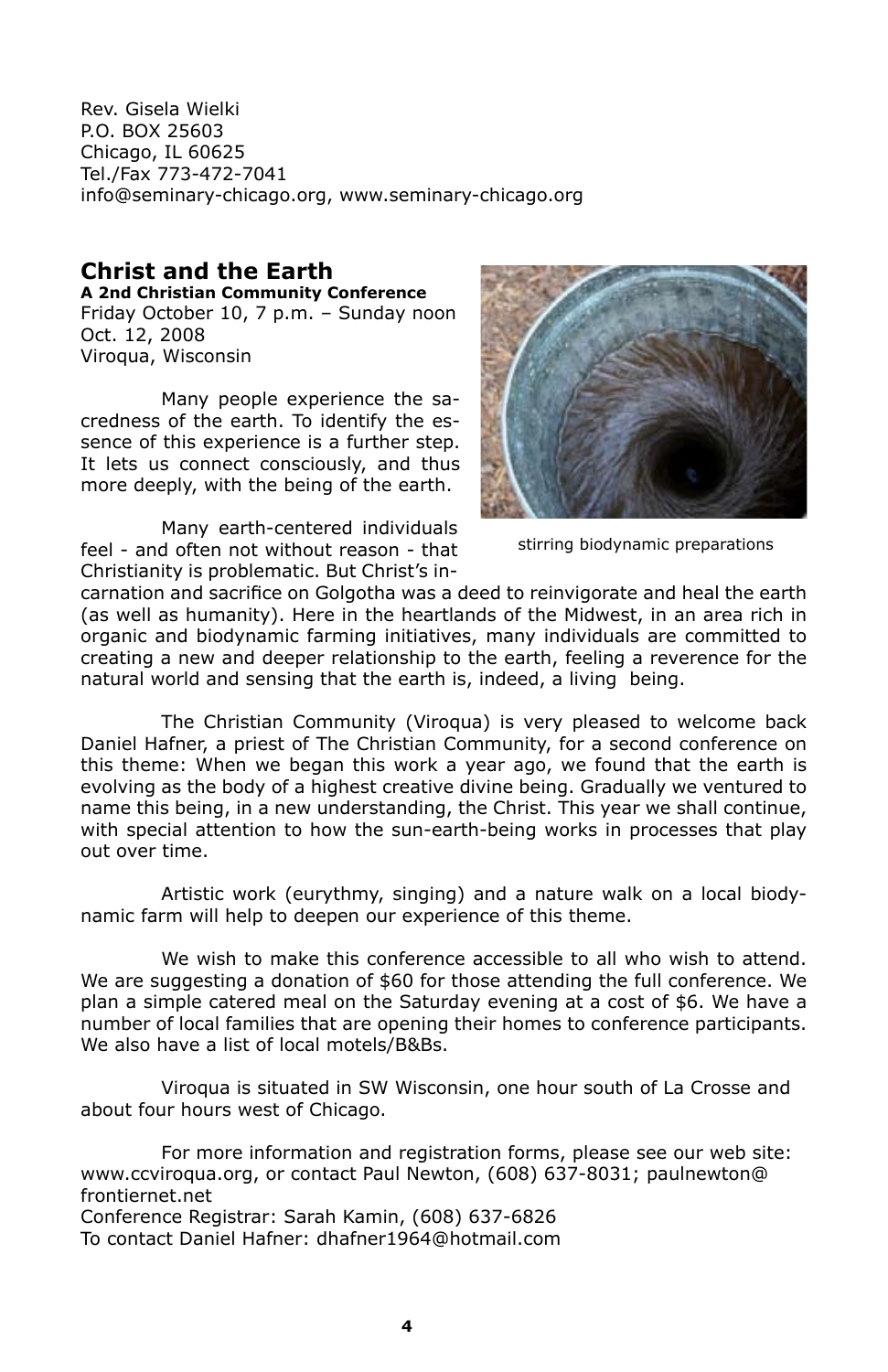# **60 Years in New York City**

In December 1948, the congregation in New York City was founded. This was the first congregation of The Christian Community in North America, marking the beginning of the work of our Movement for Religious Renewal. On December 13–14, 2008, the New York congregation will celebrate the 60th anniversary of this important beginning. For more information, contact Erk Ludwig, 212-877-3577, erkludwig@earthlink.net.



# **Delegates Meeting**

Stephanie Georgieff

Greetings to you all from the Regional Board! The Delegates for The Christian Community of North America will gather in Chicago from Thursday, November 6 to Saturday November 8. The 2008 theme will be "Living and Working With the Christ Impulse in the Real World." Kelly Hook and Mary Ann Vaca of Chicago, Scott Johnston of Boston and Susan Shurtleff of Spring Valley are crafting this year's conference. They have been tirelessly fine tuning speakers and activities for our gathering.

Last year in Sacramento, upon prompting from our members, Bob Heberton from Denver led the first ever Treasurers' meeting during a special one day pre-conference. This was an opportunity to listen to and share ideas for all the communities financial issues. The resounding response was to continue the special session for Treasurers, which will happen after Sunday Services in Chicago, on Sunday, November 9, until 6:00 p.m.

We anticipate another wonderful gathering in Chicago and thank the Chicago congregation in advance for all the work and logistical planning that goes into creating a space for our upcoming meeting. We also wish to extend warm gratitude to the Sacramento congregation, especially Phil and Sharon Bond and Martha Nanez for all the efforts they put forth to create a lively and successful 2007 Delegates Meeting and Synod.

# **Jump!**

Jump!

International Youth Conference of The Christian Community in Mullimbimby Australia July 5 - 17th, 2009 Ages 14 - 26 contact Rev. Patrick Kennedy in the Washington D.C. area: 301-625-4804 or cckennedy06@msn.com *(See the article on page 14 for further information on youth work.)*

# **Lazuring the Chapel –**

Report from the Baltimore-Washington Congregation By Bettina C. Proctor

The invitation seemed innocent enough. "Come to a Lazure workshop this weekend; we're going to lazure the new chapel with the guidance of Master Lazurer Chuck Andrade. It'll be fun!" said Lark Bergwin-Anderson, organizer extraordinaire of this lofty project. Little did I know I was to be taking part in truly artistic and intense exercise in community building in the congregation of the Baltimore-Washington area.

The weekend started with a Friday night demonstration and lecture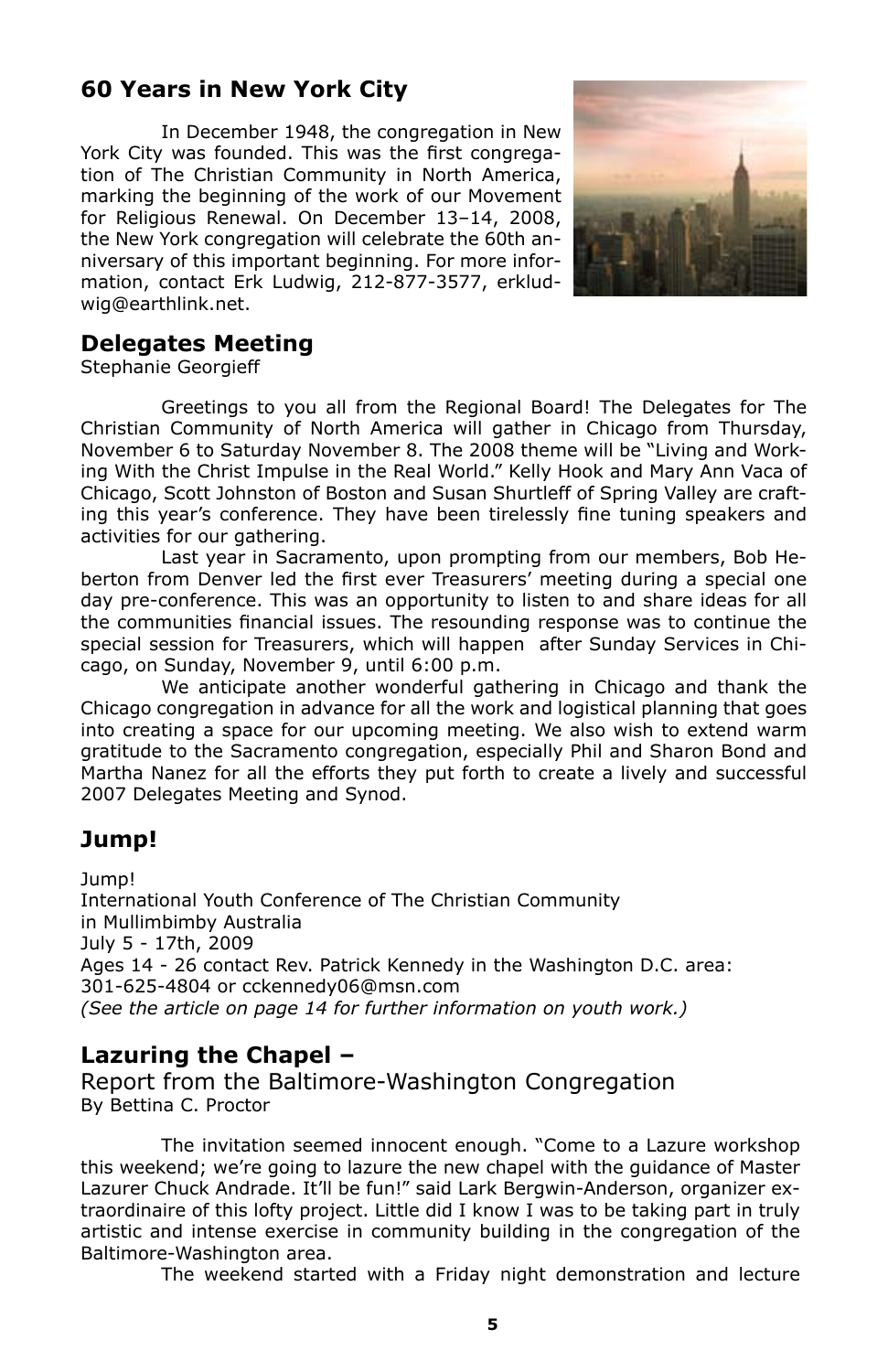by Chuck on the properties of color and the meaning, purpose and nature of lazure painting. Lazure, he explained, is a method of painting involving numerous washes of diluted paint over a white wall. This method has the ability to bring in light and, depending on the color chosen and amount of movement applied to the wash, lazure can enhance the purpose of a room. For example, a bedroom, which should be calming and relaxing, could be painted with colors that support this mood; a workspace could become motivating and inspiring through color. Chuck



gave us merely an overview of what is a true art and skill – knowing color and how to complement our daily lives with appropriate colors.

Saturday morning, bright and early, we gathered eagerly in the church to begin our apprenticeship. Our group was a diverse and motley crew of about 15-20 people. Some came from as far away as California, Wisconsin and Arizona, though the majority of the volunteers were women from the D.C. area. We also came from diverse backgrounds and varying levels of familiarity with things like paint, brushes, ladders, scaffolding and other precarious construction accoutrements. Special brushes from Italy were available for purchase, and eventually everyone's brushes were utilized in some capacity in lazuring the chapel. Michael Anderson, a builder/contractor by trade, had kindly prepped the chapel for us, covering the edges with tape, so everything was ready to go.

Without wasting a minute, we jumped in the deep end under Chuck's tutelage - starting with the ceiling. And the ceiling was merciless. The heavenly art of lazuring requires much earthly preparation and legwork. To cover the ceiling (indeed any wall) we learned the best method was to employ two teams of painters, moving at breakneck speed down the length of the ceiling. The first person applied the wet coat, the next painter spread the paint in lemniscate form over the wall, and then more teams of "dryers" followed with dry brushes and rags to move the paint around the surface, creating the classic lazure look - all this before the paint dried. As you can imagine, teamwork was not to be underestimated. Meanwhile, like a chef, Chuck was busily mixing up quantities of paint washes - different colors that he would hand to us with instructions on which part of the wall that color was to be applied to. The first wash of the entire room was of a mild lilac, the base color, and then we continued using different color washes blending into each other, taking breaks between washes for them to dry. As I was busy trying not to smash into other painters or let too many drips dry onto the walls, it was pure mystery to me how Chuck orchestrated the movement of colors on the walls of our chapel.

Once we got the hang of it, the lazuring seemed to take on a life of its own, with us as mere members in the body of the project – all working together to complete the task. On both days our labor was punctuated by fabulous potluck lunches and stimulating conversation. By the end of the weekend, the chapel had evolved into a whirl of colors – subtle in ways, bold in others, but an altogether transformed space. The convergence of energies merging from all over the country to make something happen on the first weekend of February was exciting – and exhausting. Though some finishing touches remained for the following week, the chapel was ready for the Act of Consecration of Man the following weekend.

On Sunday I came to church, with a few lingering aches from our lazuring workout, and I sat in the chapel to experience the real fruits of our labor. As the sun came up during that first service, the rays of light made the walls come alive with layers of moving color. Most amazingly, the small windows in the back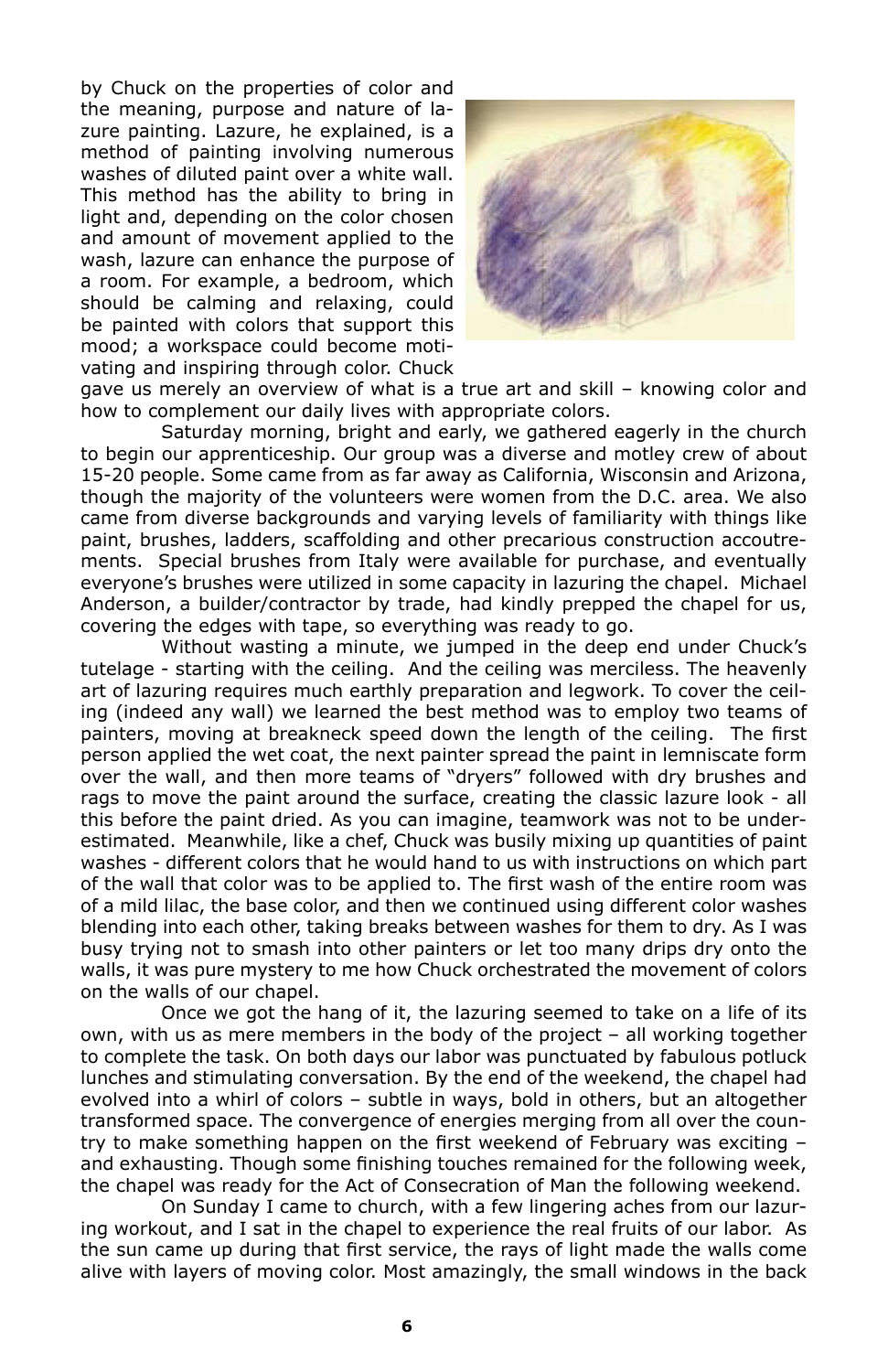door created a reflection of crosses of light, changing in color from the lazure, which moved steadily across the wall behind the altar during the service. There was a feeling that something had indeed happened in that room, another step in the building our community.

# **On Wings of Song**

Carol Kelly

"Turn as the earth and moon turn, circling what they love. Whatever circles comes from the center." This was one of our first counselor rounds this summer and it wove through our work along with "Bright Mornin' Star", "Shenandoah," and countless other songs which we have learned and loved





over the years at Christian Community Camp on the east coast.

It strikes me again every year how essential singing is to the whole being of the camp. It weaves through everything that we do, building an invisible web between us, harmonizing and uniting us in spite of any other differences we might have. Sometimes I worry when I see a child who does not sing. Then it often

happens that during a hike or a campfire that child will burst out in the most amazing song, singing at the top of his lungs!

We sing from early morning until late at night. It doesn't have to be much but just coming together in song for a brief moment brings a reminder that we can always lift our souls to a higher plane. It is taken for granted on the one

hand, and on the other, no one would ever think about the existence of camp without singing!

This year our theme of "earth" brought with it many exciting projects, from building tree houses, to making bird houses! The oldest girls painted a beautiful wall hanging of the earth and worked on "Waldorf" dolls for children in Rwanda. There was Fair day with its many challenges involving mud in the face, water, and more mud. Then there was an adventure course involving carrying others down an obstacle course in



a kayak, balancing eggs on a see-saw and searching for and eating (ugh!) raw onions!

Camp is a lifetime within a lifetime. A dream life out of our normal routine where we live and work in community without pressure and with a great deal of JOY! You just have to be there.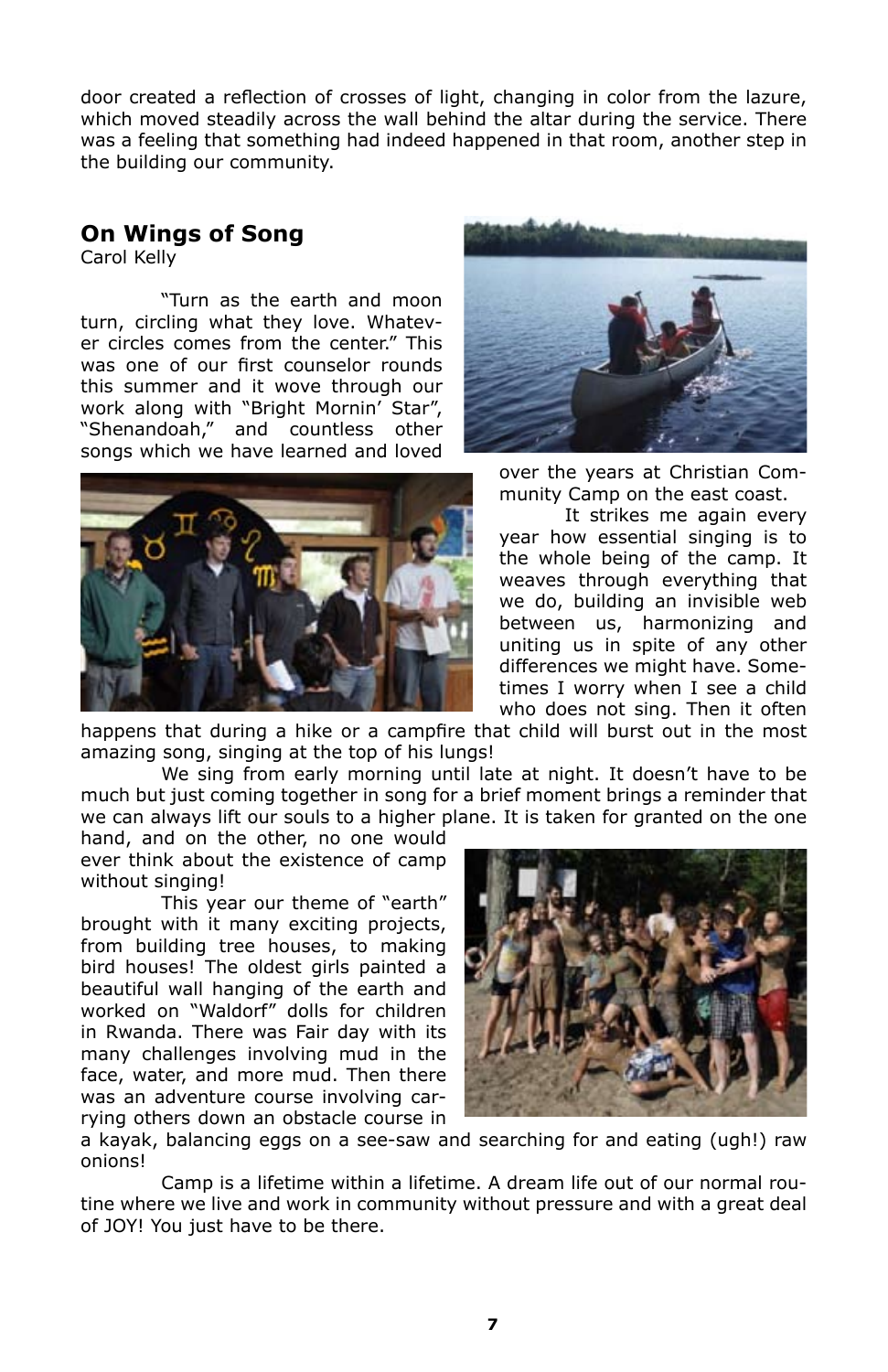### **How Christ is Made Real in Every Act of Genuine Listening** Mariorie Spock

*"Listening perceptively has social consequences beyond estimating.*

*First there is what it does to the soul of the listener.*

*A miracle of self-overcoming takes place within him whenever he lends an ear to others. If he is to understand the person speaking, he must withdraw his attention from his own concerns and make a present of it to the speaker; he clears his inner scene like one who for a time gives up his home for others' use while himself remaining in the role of servant. Listeners quite literally entertain a speaker's thought. 'Not I, but Christ in me' is made real in every such act of genuine listening.*



Marjorie Spock, 1904 - 2008

*Second there is what happens to the speaker when he is fortunate enough to be listened to perceptively.*

*Another kind of miracle takes place in him, perhaps described as a springtime burgeoning. Before his idea was expressed to a listener, it lived in his souls as potential only; it resembled a seed force lying fallow in the winter earth. To be listened to with real interest acts upon this seed like sun and warmth and rain and other cosmic elements that provide growth-impetus: the soul-ground in which the idea is embedded comes magically alive.* 

*Under such benign influences thoughts grow full cycle and fulfill their promise. Moreover, they confer fertility upon the ground through the simple fact of having lived there. Further ideas will be more readily received into such a soil and spring the more vigorously for its life-attunement.*

*And the soul that harbors them begins to be the creative force for which it was intended by the gods.*

*One understands how grave sins of omission can be when one considers the potential fruitfulness that is lost to man and the universe through every failure to let the sunlight of our interest shine on the souls of our fellow earthlings.*

*Neglect of such gardens of the spirit means for all of us greater scarcity of nutriment and beauty than there need be, and at the same time and encouraging of weeds, which spring up rankly in all empty ground.*

*Not only do ideas burgeon in response to listening: when groups reflect and entertain them, they take on the many-sided, cosmic fullness that belongs to thoughts as universals.*

*And there is at least one further miracle attendant on listening, one akin to the miracle of the loaves and fishes, in that the proliferating seed of living thoughts falls on the soul ground of the hearers, as many as are truly listening, and begins in each a fresh evolutionary cycle.*

*Finally, groups that foster the fundamental social art of listening create a common higher consciousness, able like a grail cup to receive and dispense the magically quickening lifeblood of the spiritual world. Nor will those who harken perceptively to living men fail to sensitize their listening also to the unseen dead and those other hosts of heaven who may be seeking to inspire them."* 

(Text from Marjorie Spock's Pamphlet about "Group Moral Artistry I (Reflections on Community Building)", St. George Publications, Spring Valley, New York 10977, pp 18-19)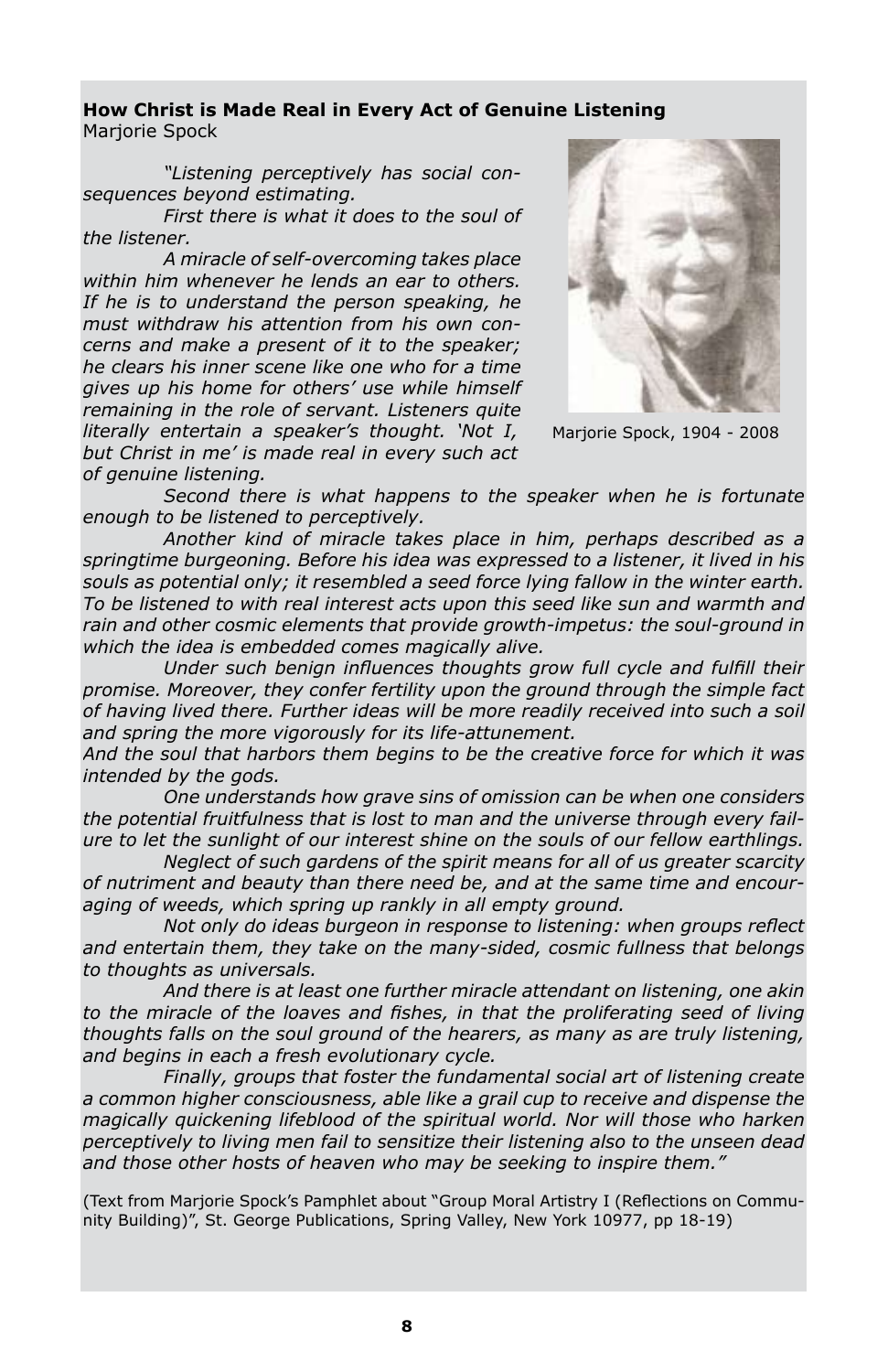# **In Memory of Marjorie Spock (1904-2008)**

Rev. Julia Polter

The author of the text on the previous page, Marjorie Spock, had been a member of The Christian Community since 1971. She died this year on her farm in Sullivan Maine, on January 23rd, at the age of 103, after having received the Last Anointing.

Marjorie had met and worked with Rudolf Steiner, the founder of Anthroposophy, as a young girl when she went to Dornach/ Switzerland. She immersed herself deeply into the study of Eurythmy and later worked as a teacher in public and Waldorf Schools for many years. She had a profound understanding of nature and worked as an avid biodynamic gardener.

Her work took an added dimension when she became part of a group who took legal action against DDT pesticide sprayings. Although the case was lost, it was the beginning of an organized environmental protest in the US, which culminated in the publishing of Rachel Carson's famous book *Silent Spring* in the early 60's, to which Marjorie contributed crucial material.

Marjorie spent the last four decades of her life on her little farm in Maine, active until the end as an inspiring teacher, eurythmist, author, translator, biodynamic farmer and mentor.

The existence of a divine eternal higher self in each of us was a living reality for her. And those who have met her were inspired by her powerful belief in the potential of every human being she encountered. She had the strong conviction that through our interactions with others we could practice a moral artistry that creates a vessel for the presence of Christ. With this concept in mind she had a deep understanding for what is the essence of our congregational life in The Christian Community.

# **New Church in Cali, Columbia**

On January 13, 2008, The Christian Community's congregation in Cali, Columbia consecrated its new church. Members, friends and priests from South America and beyond joined in a celebration that included two weekends. Talks were presented by Reverends Paul Corman from Lima Peru, Craig



Wiggins from Holland, and Martin de Gans from Buenos Aires, Argentina. Music was composed for



the event by Enrique José Castro Díaz. Our admiration goes out to our fellow congregants in Columbia for their enormous efforts and congratulations on their wonderful results.

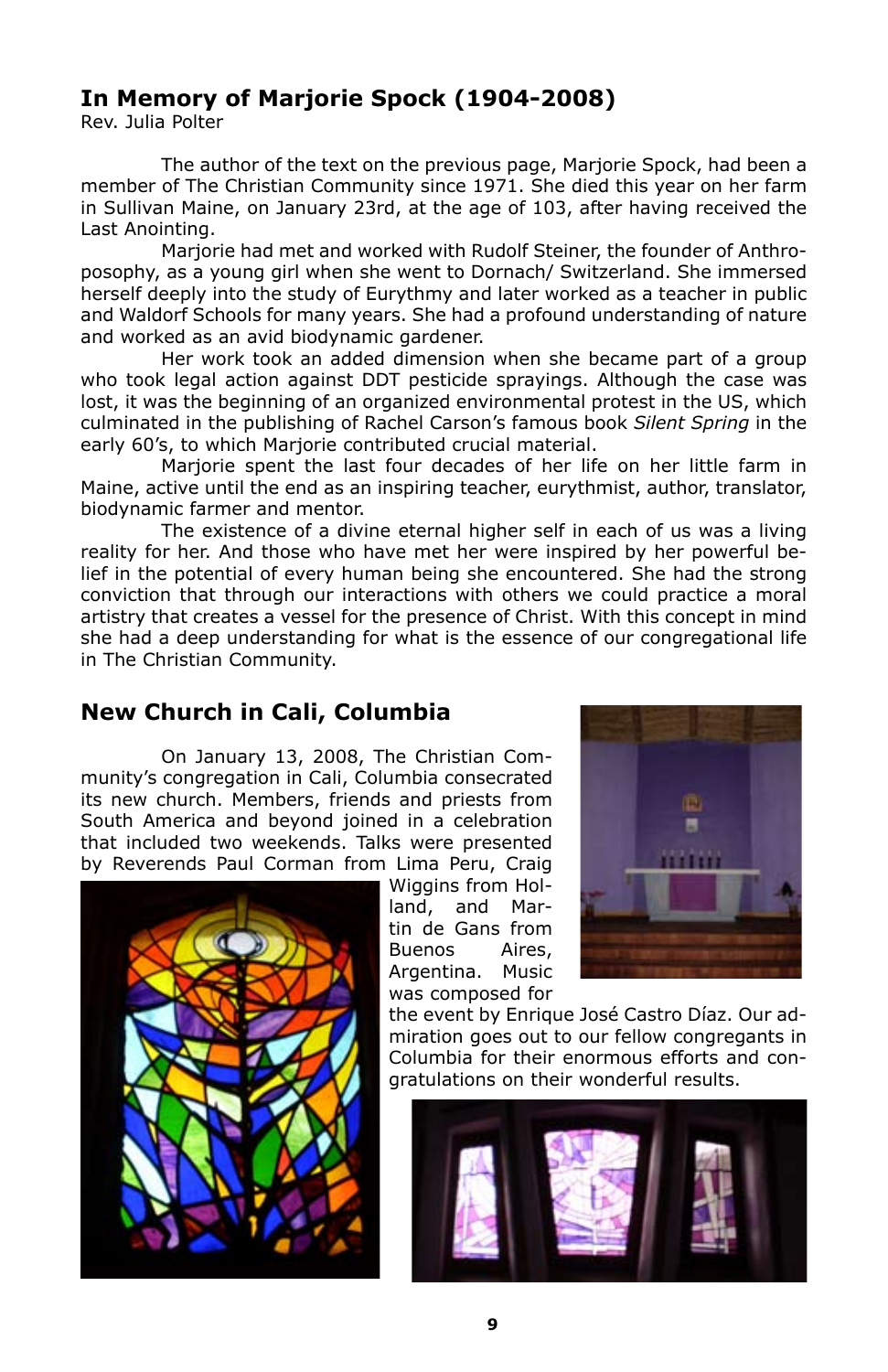# **Michaelic Prayer**

Patrick Kennedy

In our time, it has become very hard for many of us to pray.

Because of the pictures of the saints from the Middle Ages that we carry in our souls, or perhaps because of a devout person or priest we may have known, we have a preconception of what a fulfilled life of prayer is supposed to look and feel like. We think to ourselves: a genuine prayer must be full of feelings of devotion and union with the Divine. But if we try to produce such feelings, we find out relatively quickly that this just won't work. If the words of the prayer seem to come out empty and lacking in inner substance, we feel disappointed at best and guilty at worst because we have somehow proven unworthy or incapable of fulfilled prayer.

But what if we have the approach all wrong?

In the time of the archangel Michael - the time we are living in now - a whole different relationship to prayer becomes possible. Michael is always asking us if what we are doing is true service. Rather than promising feelings of religious fulfillment in prayer, Michael asks us what we are doing through our prayer. Are we concerned with how we feel during our prayers? Or are our prayers themselves a service?

When we begin to feel these questions in our hearts, we feel how Michael changes our whole orientation to prayer. Prayer in him becomes founded in the gifts we bring to our life of prayer, not in the gifts we might get from it. But what are these gifts?

A first gift is to make prayer an act of faith - to become faithful in prayer. This means not worrying at first about the quality of one's prayers but simply making the commitment to the higher powers of the universe to pray every night. (One can try it at first with a short block of time, like for a month). In so doing, one begins to become aware of the strength, effort and energy necessary to devote five minutes of one's life to God! And this energy is the key. This faithful gift of our thoughts and feelings turned towards the spiritual world begins to exercise a power within us that has as its archetype in the mighty power of the sun.

Every day the sun rises. Every day. Every day its light and warmth are gifted to us that we may live. There is never a morning where the sun doesn't get up because it is tired and it just doesn't feel like rising. This is the very substance and power of faithfulness. So when we begin to turn our attention faithfully to the spiritual world – every night – the powers in the heavens witness our committed gift and recognize in it the same power that is the spiritual core of the sun: the angels perceive radiant hearts. Shaping our relationship to the divine world in this way, we stop asking whether we have been fulfilled by our prayer, and start feeling the certainty that our prayer is a deed of will, or act of faith, whose reality is independent of our feelings. And this is what Michael is interested in; as an angel of the harvest he is interested in the fruits of our labor. A second step is to spend time increasing our understanding of what we are praying. This means simply spending a few moments thinking about what we are about to pray.

For example, if we pray the Lord's prayer, we can ask ourselves: Who all do we include in this word "Our" in the "Our Father"? How big is this "Our"? Do we include our family, our God-children, our friends? What about the rest of humanity? Did not Christ Himself say these words? Has He not granted and gifted us with this prayer? Do we not say it with Him and all of the angels?.... Each of the seven requests in this mighty prayer contain worlds of wisdom, and we will find unending ways to discover the riches of this prayer if we only begin to ask questions. This 'taking an interest' in the words we pray, in the spiritual texts we have been gifted, constitutes the second gift we give the Divine in prayer. This second gift follows Michael's call, not just to blindly accept the grace of Calvary,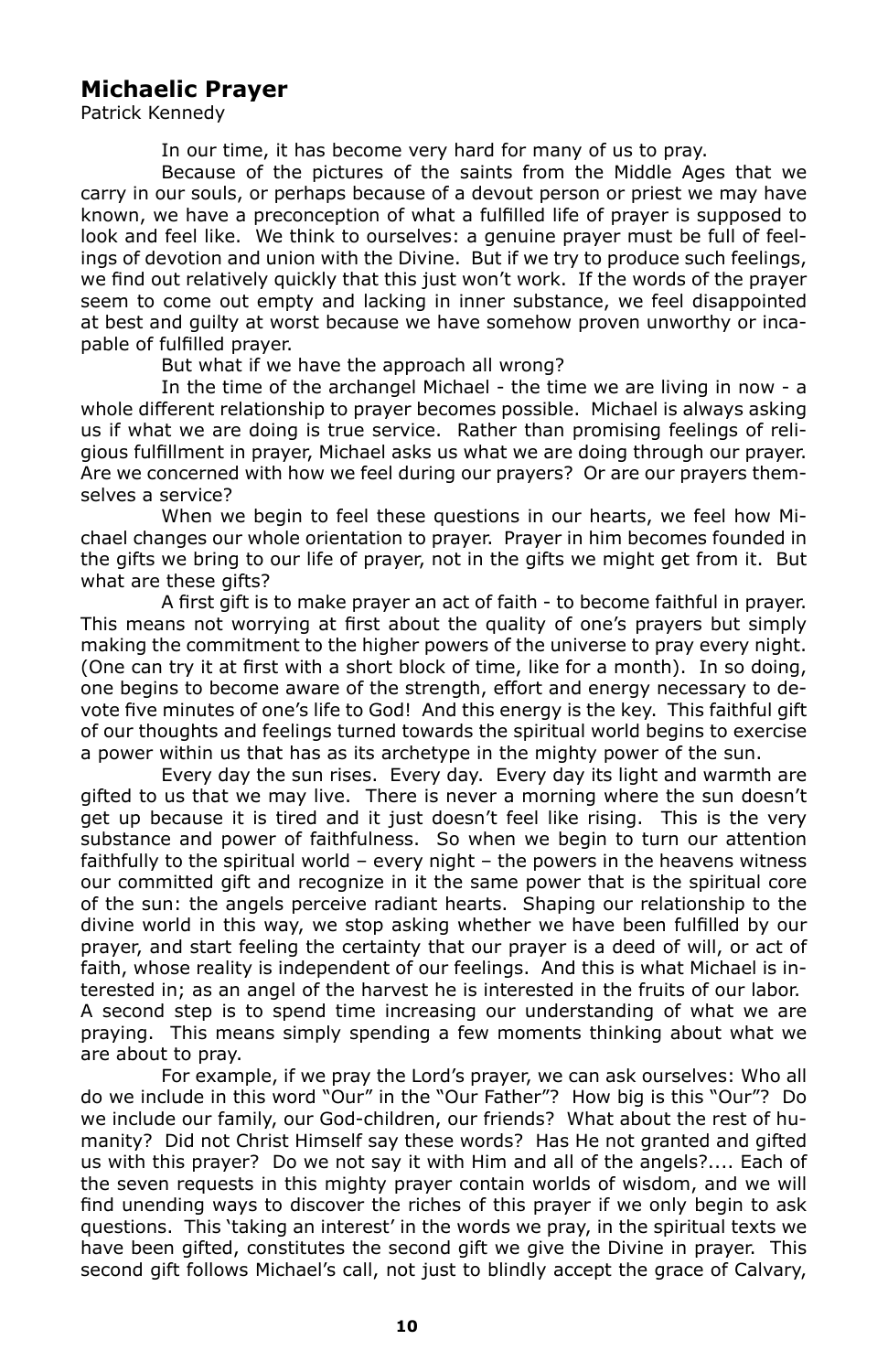but to understand the meaning of Christ's deed on Golgotha. Through Michael, prayer is not just something one feels or does but something that can be understood. When we more deeply understand a prayer, we are no longer praying something because someone said it might be good for us; we are praying something we ourselves have come to recognize as true. We begin to feel how understanding what we are praying allows us to be free in relationship to the prayer. This becomes central to the building up of Michaelic prayer, for he is the great archangelic being most interested in our freedom.

The surprising result of such thoughtful attention towards prayer is that feelings of reverence and gratitude begin to arise naturally. This is because we begin to realize the unending depths of such a prayer and to feel the amazing gift of destiny it is, that we may pray with our hearts and lip the same words as the Lord Himself prayed with His disciples. If these feelings of devotion and reverence arrive as *Intercessory Prayer Adam Bittleston*

*Thou angel who keepest watch Over the destiny of . . . Through waking and sleeping , And the long ages of time: May my thoughts, filled with hope, Reach to him/her through thee. May s/he be strengthened From the founts of will Which bear us towards freedom. May s/he be illumined From the founts of wisdom Which warm the inmost heart. May s/he feel peace From the founts of love Which bless human work.*

#### In *Meditative Prayers for*

*Today*, by Adam Bittleston, available at congregational book tables, from Steinerbooks.com or Amazon.com.

a result of a faithful and thoughtful life of prayer, we realize that we ought not to expect them at all, but to receive them gratefully as a gift. In this approach, the right relationship to religious fulfillment in prayer is created: religious fulfillment is recognized as a gift of grace, something that we cannot produce. What we can do is build up these two pillars of our prayer life: faithfulness to the divine and thoughtful interest in the nature of our prayers. In this way, the full spiritual goal of Michaelic prayer becomes visible: it is the inner spiritual gifts we offer that build up the temple in which Christ may grace us with His presence.

### **The Threefold Altar**

Cynthia Hindes

All work and all of the various contributions in The Christian Community are in the end centered around the work we do together at the altar. The altar itself is a representation of three things.

First of all, the altar is a table, a place for the celebration of the Eucharistic meal. But in addition it is also an archetypal worktable. In co-celebrating, we all gather together at the altar table to do the work of transformation.

We bring substances of bread and wine, natural substances



Michael Sophia Chapel in Denver

that have already been subjected to a series of transformations by human hands. We also bring to the task ourselves—along with the best of our energies: our noblest thoughts, the love of our hearts, our will's devotion. And through the power of the spoken word we join the two, human energies and substance, pouring spiritual love, energy and intention into earthly substances in such a way that we place them at the disposal of the highest spiritual beings for them to complete the work of transformation. At the worktable, matter is spiritualized, and spirit is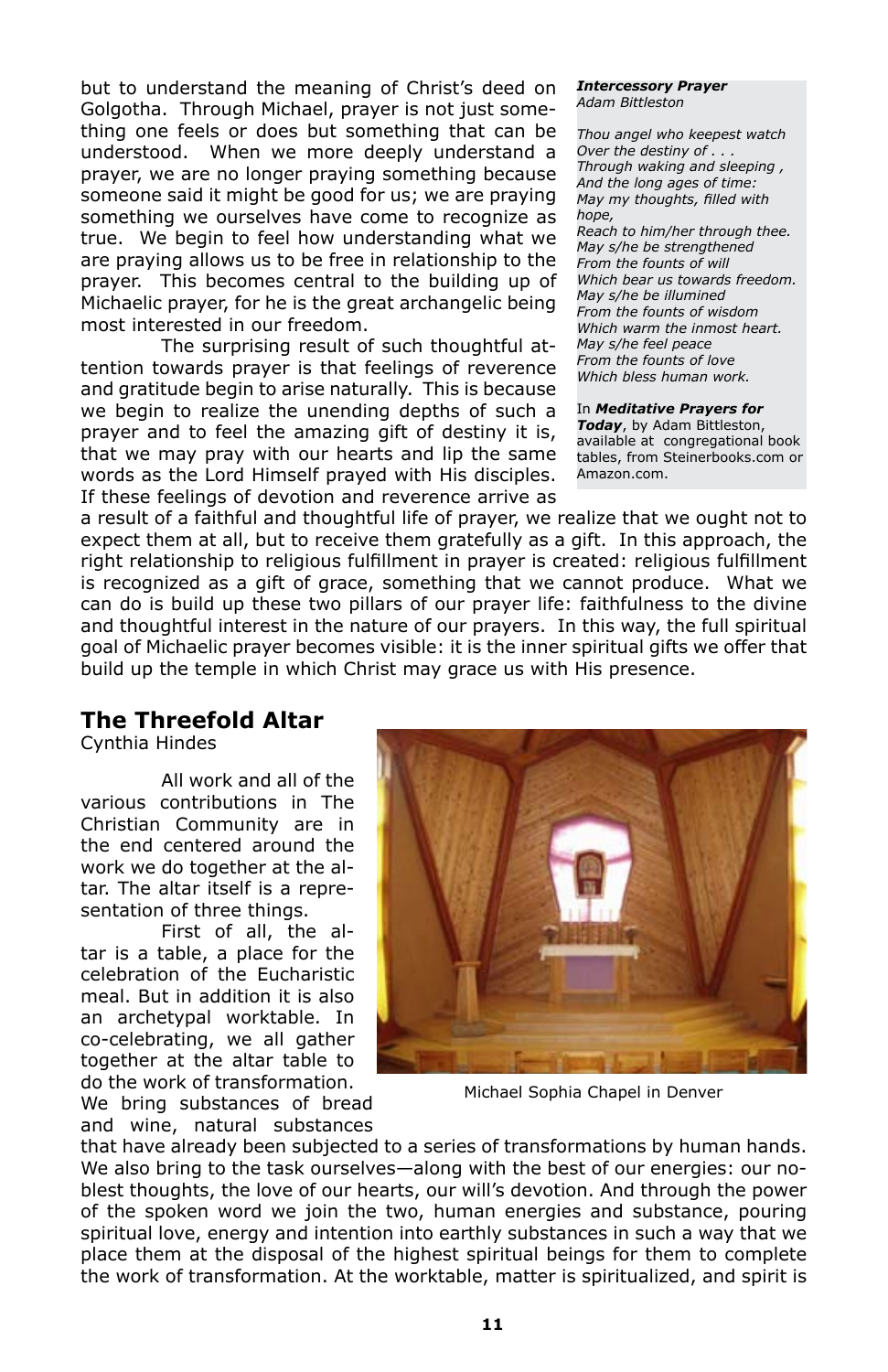given body and substance in which to work. It becomes the bread of angels and of earthly beings.

The altar also embodies a second archetype: it is the sarcophagus. Our altars are empty containers. Early Christians celebrated their Eucharistic meal in the catacombs over the graves of the martyrs. Their religious and spiritual activity at the grave allowed the altar to become a portal, where the living and those who had died could remain connected. At the altar those who have crossed can continue to work together with us, and with Christ, who describes Himself in the Book of Revelation as the first born from the realm of the dead. On the altar, Christ is born again and again, resurrected anew from out of the realm of the dead.

The altar also embodies a third archetype. It is the symbol for the human being. It is our corpus, our center, our heart. The altar is the community's heart, the focus of the energies of all of our hearts. It is the place where the community's heart becomes the Grail, holding the wine of Christ's blood, the substance of His body.

As heart, as grave, as work and celebratory table, the altar is the site of the Great Alchemical Work, the work of transforming base substances into radiant spirit gold. It is the place where dying matter is given new life. It is the place where we ourselves are transformed.

### **Reflections on the Altar Picture Conference** Dory Rindge

A group of painters and priests gathered in Hillsdale, New York, to explore the theme "Gestures of Blessing." On Wednesday evening, August 20th, the group shared a meal and much warm laughter before opening the conference with questions we had brought with us to share: Is it even possible to paint the countenance of God? Can one create an altar painting for a specific congregation that will suit every one of its members and friends? Might a repository of altar

does the altar picture affect children during their special service? Rev. Lisa Marcato then held a close-of-day service that set the tone for our continued work. Each morning began with the Act of Consecration of Man; we were blessed with services celebrated by Rev. Michael Brewer of Fern-

paintings be made available for priests and congregations to choose from? How



left to right: Dory Rindge, Liza Marcato, Julia Polter, Laura Summer, Michael Brewer, Franziska Steinrueck. Below: Sophie Takada, and Jason Healy

dale, Rev. Marcato (from Germany), and Rev. Peter Skaller from Hillsdale. The group shared social time after the services and then gathered for the morning exercise and daily painting explorations. On Thursday, Rev. Julia Polter from Boston led us, each with a partner, in contemplating gestures of blessing from selected art prints, followed by a group discussion. Observations included awareness of specific shapes, colors, light radiation, and gazes of blessed and blessing figures. This provided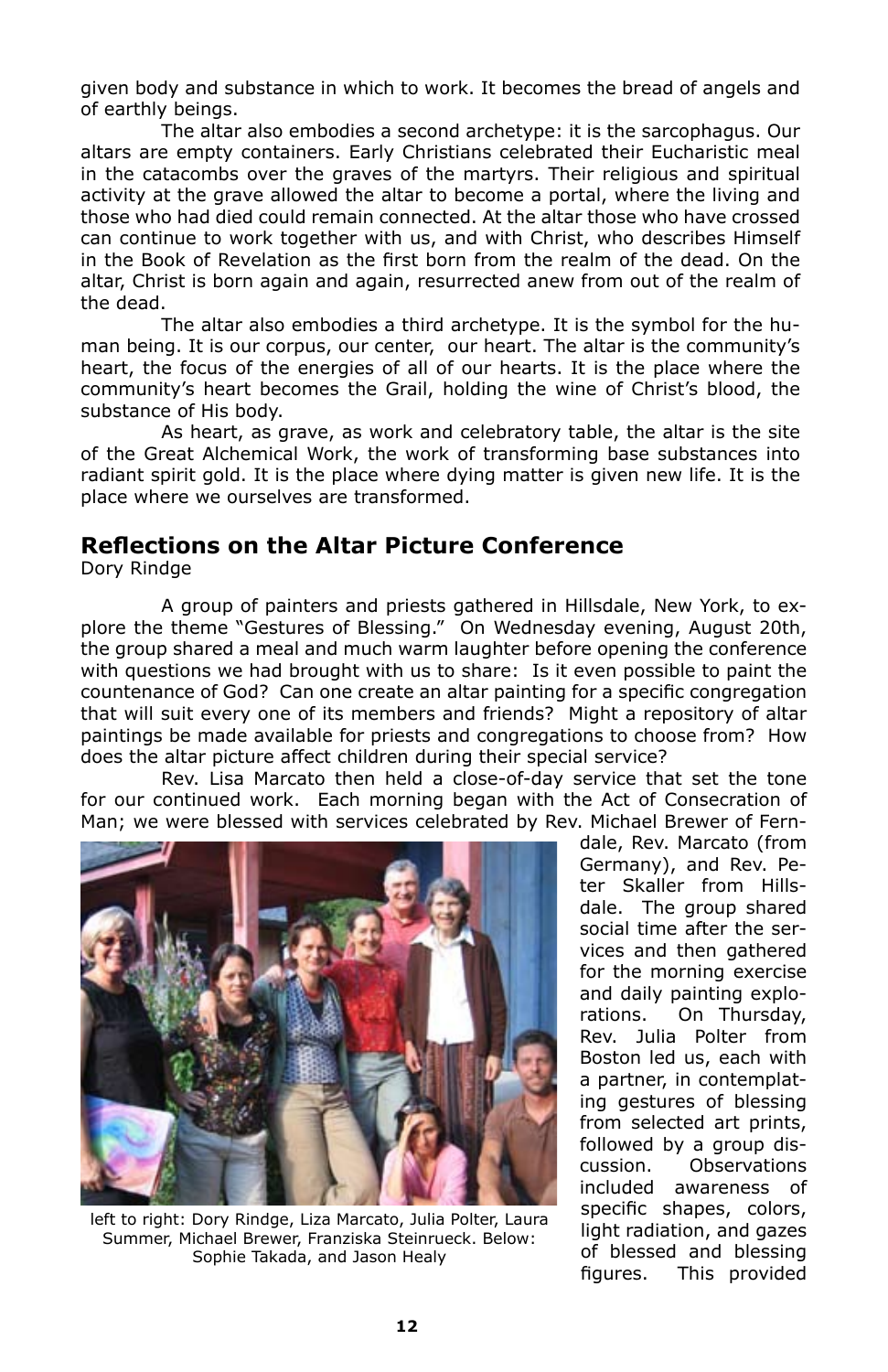the content for our next phase of painting.

Four large group paintings, along with smaller individual works, took form over the course of our time together, punctuated by conversations about new and developing altar pictures and artistic works created since the last conference. At the close of the conference we reviewed our work and tried to formulate the significant challenges of a painter on such a path. Our investigations brought questions that we will carry through the coming year: Are we working toward an archetypal altar painting? Do painters' consistent and devoted efforts help to form such an image? How are we supporting each other's work as painters, and do such conferences enliven this process?

The active and growing participation of priests and the commitment witnessed in the painters formed, I think, a vessel to carry forward this challenge to create new and inspired paintings for the sacred space of the altar.

Special thanks go to Laura Summer, Jason Healy, and Rev. Julia Polter for their adept organization of the program, provision of the space, and furnishing of the wonderful food, along with all the additional details needed to host this rewarding event.

## **First Fruits**

Liza Joy Marcato

I send many greetings to you from my first congregation in Erlangen, Germany (just north of Nuremberg). Erlangen is a worldly town for its size (100,000 residents) with its university and home to technical firm Siemens, and is a bike-friendly, green little city. The highlight is of course the active community here and my new priest work; carried by about 110 members and friends—with between 20 and 40 people on a regular Sunday—actually a very 'American-sized' community. All have welcomed me with great generosity and openness, helping me get settled, as I take up my new life of celebrating, getting to know the community, giving religious instruction in the Waldorf School (4th, 6th, and 8th grade to start), preparing sermons, and figuring out what it means to be a becoming priest, lifelong! I am learning much that I will bring to my future work in North America, which is never far from my thoughts, but I am also happy making the most of my time here.



It is hard to believe I was ordained just a month and half ago. The ordinations in Stuttgart were held over four days, and will shine for many years to come for all of us who took part. Fourteen new priests were ordained from students of all three seminaries and the preseminary in Cologne, and intended for work in all three directions: East, Middle and West! As the first Chicago Seminary student to go through the ordination, I am only the first fruit of what must become a grove of nourishment for The Christian Community in the world--keep the faith, good thoughts and support pouring into Chicago, more fruits are already ripening on the tree…send more seedlings!

Yours in cultivating!

*(ed. Liza Marcato started with her priest training in Chicago in the fall of 2004, continued in Stuttgart in the fall of 2005 and was ordained in February 2008. This article appeared in the spring 2008 newsletter of our Chicago Seminary.)*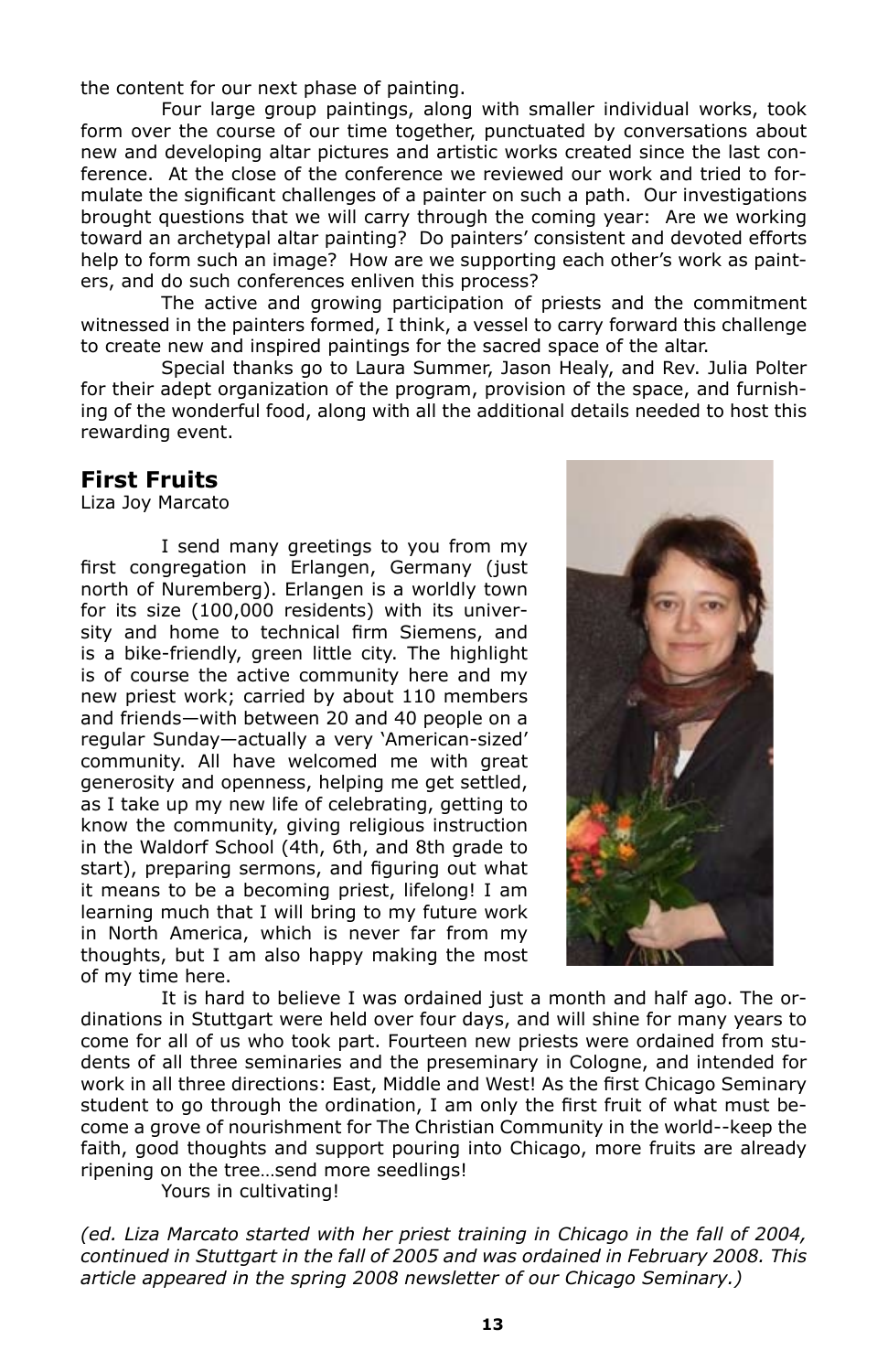# **Youth Camp 2008**

Patrick Kennedy

We had a wonderful youth conference at Camp Glen Spey this year with a whole new emphasis: projects. With the theme, "Our Time, Our World"

acting as the umbrella for all our work, the teenagers chose between print-making, theater and *Journal*, the youth conference newsletter and artistic publication. Each group had the task of creating something that could then be carried out into the world and shared with other congregations, and potentially the world.



The print-making group created a large mural together, with each person carving their own linoleum block. They created a Great Tree in the midst of the cities and the countryside with the human heart as its fruit.

The theater group was charged with creating its own play and they came up with a fairy tale of sorts, called *Something Lost, Something Found,* which followed the exploits of a little girl who loses her friend the caterpillar and must - with the help of a fairy, a gnome, and a wood sprite - brave the underground

realm of the Troll-Queen to find her friend again. Sadly, we didn't have a video camera to catch this wonderfully funny and poignant short play that the kids created, but it was well received and they worked very hard!

Equally industrious was the *Journal* team which was separated into an artistic/layout and writing departments. The fruits of their labor will soon be visible on a **new youth work web site** and can be seen in the meantime at the website of the Washington/Baltimore community: **www. ccgwb.org.**

All are looking forward to the coming winter conference and next year's trip to Australia! Those interested in **donating to the youth work** - especially in support of the travel to Australia - should contact rev. Patrick Kennedy at: 301-625-4804, cckennedy2006@gmail.com or 4221 Metzerott Rd., College Park, MD, 20740.

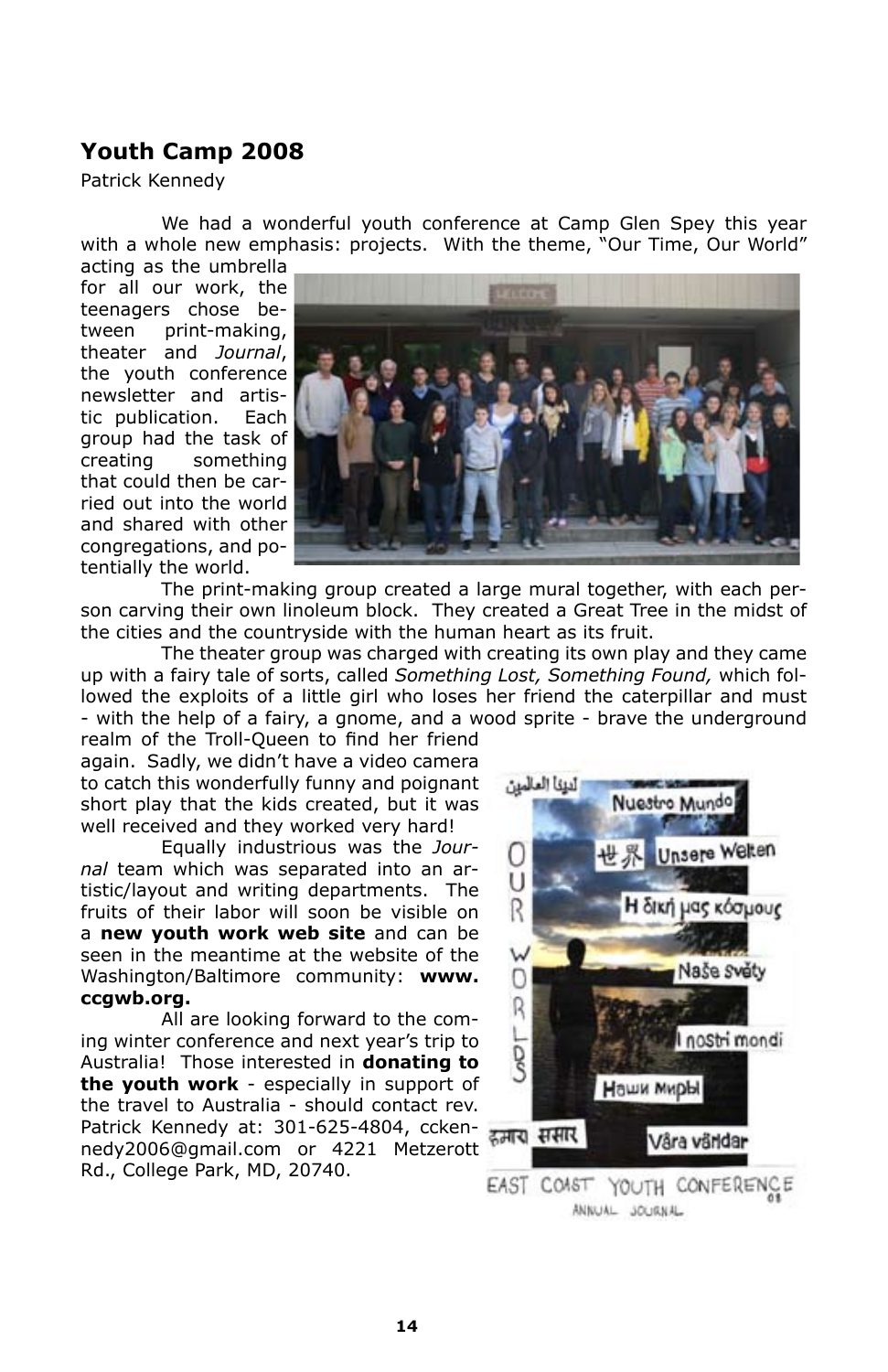# **THE CHRISTIAN COMMUNITIES IN NORTH AMERICA**

### **Boston, MA**

366 Washington St. Brookline, MA 02146 Rev. Julia Polter 617-522-2972, julia.polter@earthlink.net **Greenfield, NH** Margaret Chambers 603-654-5708 **Freeport, ME** Pat Chanterelle 207-846-0587

### **Chicago, IL**

2135 West Wilson Ave. Chicago, IL 60625 Rev. Richard Dancey 773-506-0963 **East Troy, WI** Kaye Mehre 414-393-1185 **Minneapolis, MN** David Huebsch 715-294-3335 **Viroqua, WI** Paul Newton 608-637-8031

### **Denver, CO**

2180 So. Madison St. Denver, CO 80210 Rev. James Hindes, 303-282-6424, jhindes@earthlink.net **Santa Fe, NM** Bill McCormick, 505-424-6987 **Albuquerque, NM** Sally Routledge, 505-883-4815

### **Detroit, MI**

1320 Camden Ave. Ferndale, MI 48220 Rev. Michael Brewer 248-629-4961, jmichaelbrewer@gmail.com Rev. Robert Patterson, retired, 248 543-2032 **London, ONT** Herb/Agnes Schneeberg 519-641-2431 **Ann Arbor, MI** Quentin McMullen 734-761-8080

### **Los Angeles, CA**

11030 La Maida St. North Hollywood, CA 91601 Rev. Cynthia Hindes, 818-893-0668, chindes@yakmilk.com **San Diego, CA** Anne Peterson 760-822-6338

### **New York, NY**

309 W. 74th St. New York, NY. 10023 Erk Ludwig 212-877-3577, erkludwig@earthlink.net

### **Philadelphia, PA, also Kimberton Hills, PA**

212 Old Lancaster Rd. Devon, PA 19333 Rev. Marcus Knausenberger, marcus.knausenberger@gmail.com 610-687-8206, 610-710-9294 (cell) Rev. Franziska Steinrueck, retired 610-917-0866 (+ fax)

### **Sacramento, CA**

3506 Eisenhower Dr. Sacramento, CA 95826 Sanford Miller 916-965-9111, sanfordmiller@sbcglobal.net Rev. Richard Lewis, retired, 916-364-7128 **Santa Rosa, CA** Elinor Biller 707-542-5744 **Eugene and Portland OR** Sandra Burch 503-353-1818